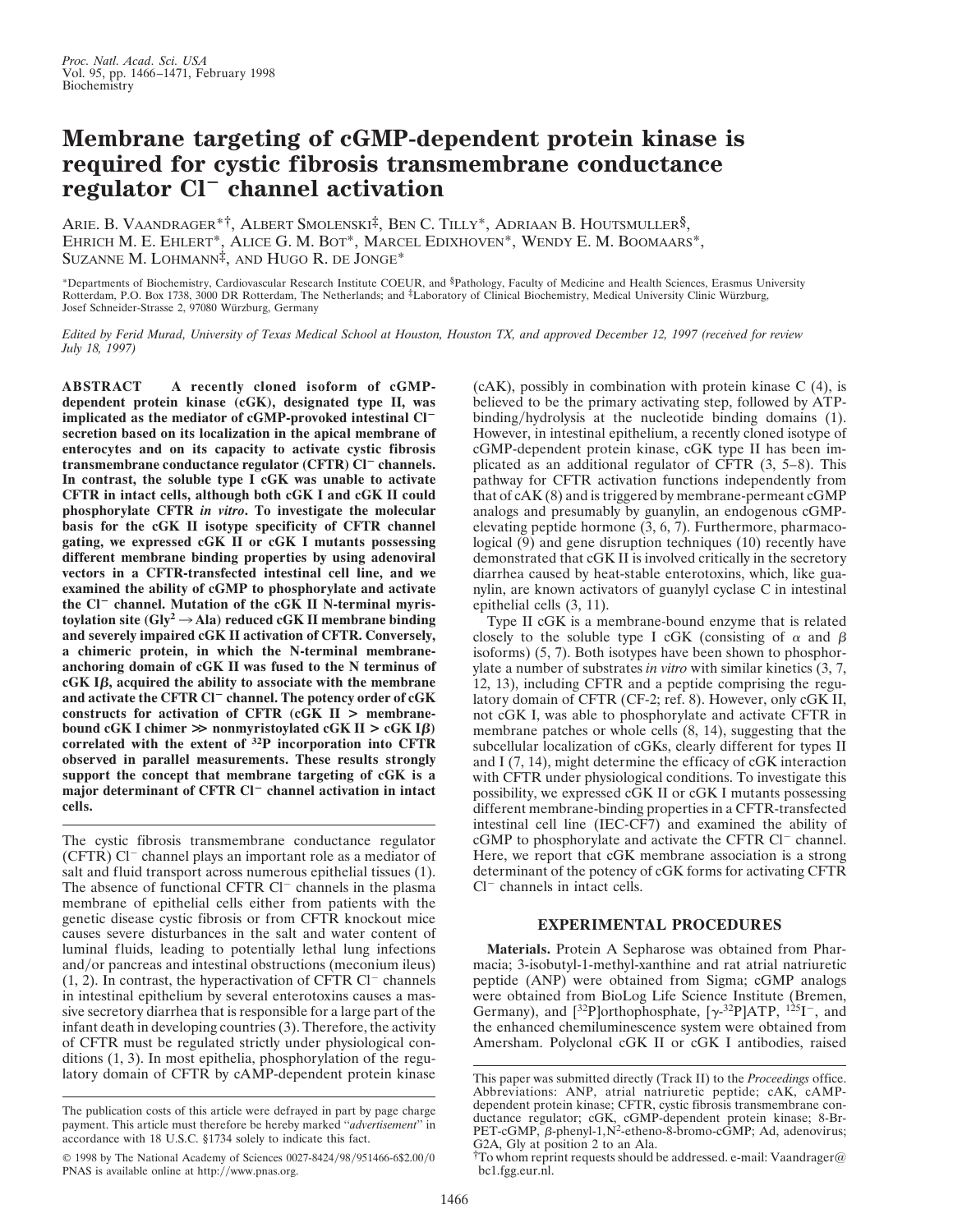against recombinant cGK II or cGK I<sub>B</sub> expressed in *Escherichia coli*, were prepared as described (6). The polyclonal antibody C449 against CFTR (15) and CF-2, a cloned regulatory domain of CFTR (15), were gifts from A. C. Nairn (Rockefeller University, New York). The cGK substrate peptide 2A3 (RRKVSKQE) and the Walsh inhibitor peptide [PKI (5–24) amide] were synthesized by D. Palm (University of Würzburg, Würzburg, Germany).

**Construction of cGK Mutants and Adenovirus (Ad) Vectors.** A nonmyristoylated mutant of cGK II (G2A) was constructed by mutation of  $\text{Gly}^2$  to Ala as described (16). A cGK chimer containing the N-terminal sequence of cGK II fused to the N terminus from  $cGK I\beta$  was made subsequent to using the Transformer site-directed mutagenesis kit (CLONTECH) to introduce a unique *Nhe*I restriction site in the N terminus of human cGK I $\beta$  (17) just upstream of Leu<sup>7</sup>, changing Arg<sup>5</sup>–Asp<sup>6</sup> to Leu–Ala. The sequence coding for the first 29 N-terminal amino acids of cGK II was obtained by PCR amplification of a 0.8-kb fragment (beginning at a *MluI* site in pRc/CMV–cGK II (5) and ending at a new *Nhe*I site attached downstream of the codon for Lys<sup>29</sup>] and was ligated into the mutated cGK I $\beta$ in a  $pRc/CMV$  vector. Recombinant replication-deficient (E1) deletion) Ad type 5 containing the coding sequences of rat cGK II (5) or human cGK I $\beta$  (17) were prepared as described (14). The coding sequence of the cGK II-G2A mutant, or of the cGK II-cGK I $\beta$  chimer (cGK chimer), was introduced into the adenoviral vectors similarly as described for cGK II (14). The titer of the adenoviral preparations was  $\approx$  1 plaque forming unit/ $500$  particles.

**Culture and Infection of IEC-CF7 Cells.** Rat intestinederived IEC-6 cells stably expressing CFTR (IEC-CF7; ref. 18) were cultured in DMEM supplemented with 5% fetal calf serum, 0.1 unit/ml insulin, 0.2 mg/ml G418, 0.1 mg/ml streptomycin, and  $0.04 \text{ mg/ml}$  penicillin. Two days after plating, confluent monolayers of cells were infected by adding medium containing the adenoviral vectors (usually  $5 \times 10^9$ particles/ml).

**Determination of Subcellular Localization of cGK Constructs by Immunofluorescence Confocal Microscopy.** IEC-CF7 cell were grown on glass coverslips in 12-well plates. Two days after infection, cells were fixed with 3% paraformaldehyde and subsequently with 100% methanol. After incubation with cGK I- or II-specific antisera (1:100) and an fluorescein isothiocyanate-coupled secondary antibody, cells were embedded in antifading medium consisting of 0.9 M 1,4 diazabicyclo[2.2.2] octane in 60% glycerol, and immunofluorescence was detected by using a Zeiss confocal laser microscope LSM 410. A 488-nm argon laser was used for excitation, and emission was detected by using a 515- to 540-bandpass filter.

**Protein Kinase Assays and Immunoblotting.** Two days after infection, cells were suspended in buffer A  $(150 \text{ mM NaCl}/10$  $m$ M sodium phosphate, pH 7.4/1 mM EDTA) and homogenized by brief sonication. Cytosol and membranes were separated by centrifugation at  $150,000 \times g$  for 60 min at 4<sup>o</sup>C in a Beckman airfuge. Protein kinase activity was determined in 40  $\mu$ l of 20 mM Tris·HCl (pH 7.4), 10 mm MgCl<sub>2</sub>, 10 mM  $\beta$ -mercaptoethanol, 200 nM of the cAK inhibitor peptide [PKI] (5–24) amide], 0.1 mM 3-isobutyl-1-methyl-xanthine, 25 mM  $\beta$ -glycerophosphate, 0.1 mg/ml cGK substrate peptide 2A3, 1  $\mu$ Ci of  $\gamma$  [<sup>32</sup>P]ATP, 300  $\mu$ M nonlabeled ATP, and various concentrations of cGMP as described (16). For the measurements of phosphorylation of the cloned regulatory domain of CFTR (CF-2; ref. 15), cGK was extracted from the adenoviral vector-infected IEC-CF7 cells with 0.5 M NaCl and 1% Triton X-100 and purified by affinity chromatography on 8-(2 aminoethyl) amino-cAMP Sepharose (8). CF-2 (0.1  $\mu$ M) was phosphorylated by incubation with purified cGK bound to the affinity gel in the buffer used for 2A3 phosphorylation, except for the presence of 50  $\mu$ M ATP and 15  $\mu$ M cGMP. Subsequently, CF-2 was separated on  $12.5\%$  SDS/PAGE, and the  $32P$  incorporated was quantitated by the Bio-Rad Molecular Imaging System GS-363. Expression of cGK constructs was determined by immunoblotting and was quantitated by a PhosphoImager (Molecular Dynamics) as described (14). Specific activities of the cGK constructs were calculated by dividing the cGMP-stimulated phosphotransferase activities by the amount of cGK protein in the corresponding homogenates

125<sub>I</sub><sup>-</sup> Efflux Studies. Confluent IEC-CF7 cells grown in 12-well plates and infected 2 days earlier were loaded with tracer  $125I$ <sup>-</sup> (5  $\mu$ Ci/ml) for 1.5 h (19). After removal of the extracellular isotope, fractional  $^{125}I^-$  efflux was determined at 37°C by the addition and consecutive replacement of the extracellular medium at 1- to 3-min intervals as described (14, 19).

**Phosphate Labeling and Immunoprecipitation of CFTR.** Two days after infection, confluent cells grown in 6-well plates (Costar) were incubated at 37°C for 1 h in phosphate-free, modified Meyler solution supplemented with  $0.5$  mCi/ml [<sup>32</sup>P]orthophosphate (14). Labeled cells were incubated for an additional 20 min with membrane-permeable cGMP analogs in the same medium. 32P-labeled CFTR was immunoprecipitated with affinity, purified anti-CFTR antibody C449 as described  $(14, 15)$ , separated by  $6\%$  SDS/PAGE, visualized by autoradiography, and quantitated with the Molecular Imaging System GS-363 (Bio-Rad).

## **RESULTS**

**Expression of cGK Mutants with Different Membrane Binding Properties.** The membrane binding of cGK II was shown to be critically dependent on the presence of a myristoyl group at the cGK II N terminus and could be disrupted by mutating the Gly at position 2 to an Ala (G2A; ref. 16). Conversely, we postulated that it could be possible to target the soluble  $cGK$  I $\beta$  to the membrane by attaching the first 29 amino acids of cGK II, containing the myristoylation signal plus a polybasic domain (16), to the cGK I $\beta$  N terminus. This cGK chimer as well as the G2A mutant were cloned into adenoviral (Ad) vectors like those used previously for wildtype cGK constructs for efficient expression in the CFTRtransfected intestinal cell line IEC-CF7, which contains very little endogenous soluble cGK and no detectable cGK II (14). Infection of IEC-CF7 cells with the recombinant viral vectors  $(5 \times 10^9 \text{ particles/ml})$  resulted in a relatively high level of expression of G2A, cGK chimer, and cGK I $\beta$  (1.7  $\pm$  0.3, 2.3  $\pm$ 0.5, and 2.4  $\pm$  0.6  $\mu$ g/mg protein, respectively, as assessed by immunoblotting;  $n = 3$ ; data not shown), whereas cGK II was expressed at a 3- to 4-fold lower level  $(0.6 \pm 0.2 \,\mu$ g/mg protein;  $n = 3$ ). The various cGK constructs exhibited: (*i*) similar Kas for cGMP  $(0.6-0.8 \mu M)$ ; data not shown) and  $(ii)$  similar specific activities for phosphorylating the cGK-specific peptide 2A3 (0.5–1  $\mu$ mol of phosphate incorporated per minute per milligram enzyme protein; data not shown. *cf.* Fig. 1 and ref. 14 for  $cGK$  I $\beta$ ). Furthermore, the  $cGK$  constructs, purified from infected IEC-CF7 cells (see *Materials and Methods*), phosphorylated the recombinant regulatory domain of CFTR (CF-2) with similar specific activities *in vitro* (1.0–1.8 arbitrary units/min/mg protein; data not shown; *cf.* ref. 8).

The cGK mutants expressed differed in their subcellular localizations. Whereas cGK II was recovered mainly in the particulate fraction, a major part of the kinase activity associated with the myristoylation-deficient cGK II mutant (G2A) was recovered in the cytosolic fraction (Fig. 1), although a portion of the G2A mutant did remain associated with the particulate fraction. Expressed  $cGK$  I $\beta$  was almost completely cytosolic (14). In contrast, the cGK chimer, containing the cGK II myristoylation sequence, was targeted predominantly to the membrane, similar to cGK II. Immunofluorescence confocal microscopy confirmed the cytosolic localization of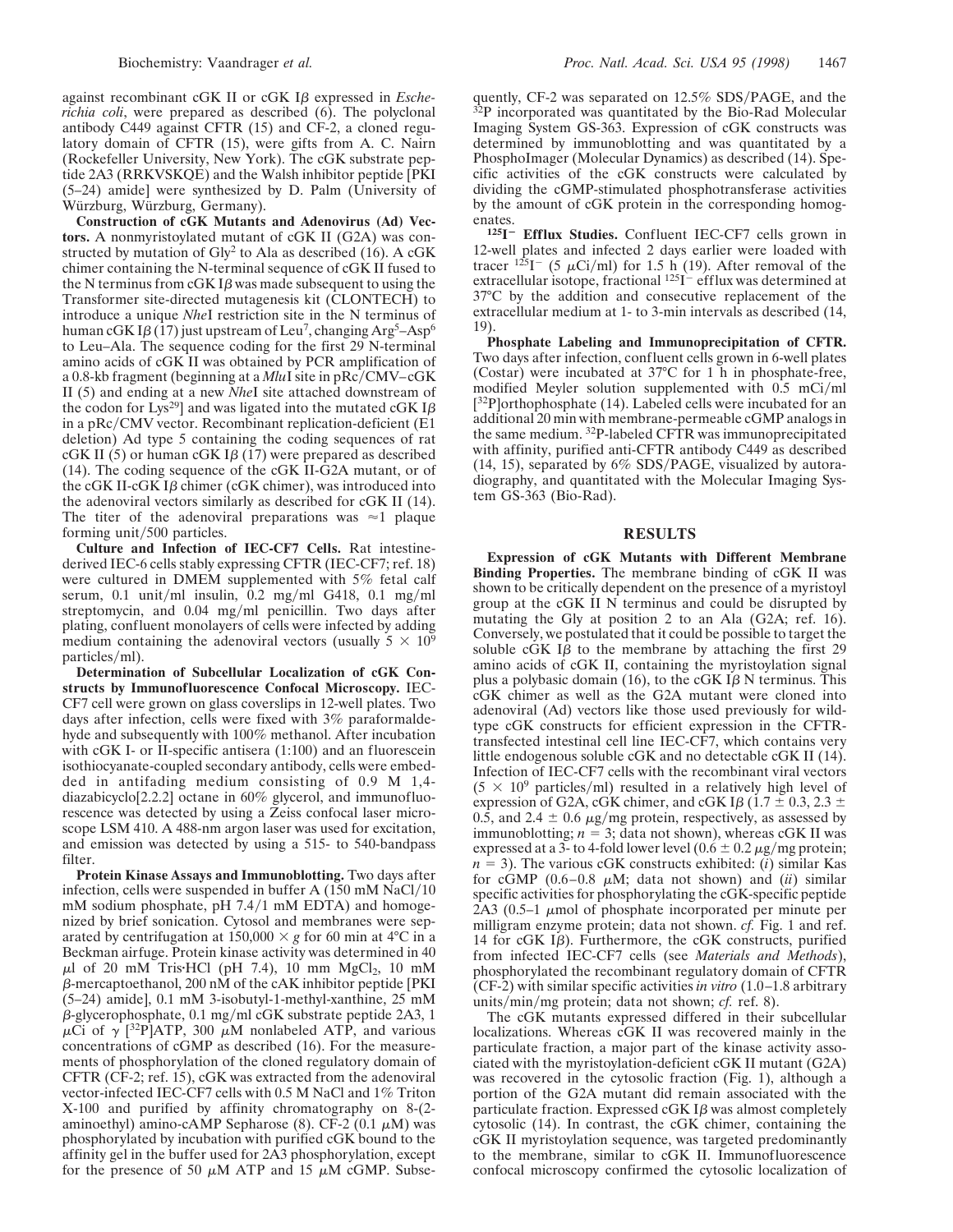

FIG. 1. Adenoviral vector expression of cGK constructs in IEC-CF7 cells. Rat intestinal IEC-CF7 cells were infected with  $5 \times 10^9$ particles/ml ( $\approx$  10<sup>7</sup> plaque forming units/ml) of replication-deficient adenoviral vectors containing the cDNA of either cGK II, a myristoylation-deficient cGK II mutant (G2A), or the N terminus of cGK II fused to the N terminus of  $cGK$  I $\beta$  (chimer). Two days after infection, cells were harvested, homogenized (open bar), and separated into cytosolic (filled bar) and membrane  $(150,000 \times g,$  hatched bar) fractions. Phosphotransferase activity (nmol/min) was determined in the presence or absence of 10  $\mu$ M cGMP and was expressed per milligram of homogenate protein after correction for basal activity in the absence of cGMP. Shown are means  $\pm$  SD of three experiments. (*Inset*) Immunoblots of the homogenate (H;  $10 \mu$ g protein), cytosol (S), and membrane (P) fractions from cells infected with adenoviral vectors containing the cGK constructs described above and labeled with cGK I- or cGK II-specific antibody.

 $cGK$  I $\beta$  and G2A and the presence of  $cGK$  II and the  $cGK$ chimer in the plasma membrane (Fig. 2). Additional localization of the cGK chimer in intracellular compartments was also evident. Furthermore, highly efficient expression of the various cGK constructs was detected in most IEC-CF7 cells, although a small percentage (5–10%) of cells contained considerably more cGK immunoreactivity than the average (Fig. 2). The efficient expression of active cGK mutants in IEC-CF7 cells displaying different membrane binding properties provided a basis for the meaningful comparison of the effects of these mutants on CFTR  $Cl^-$  channel activity and CFTR phosphorylation.

**Activation of CFTR by cGK Mutants.** Activation of CFTR in IEC-CF7 cells can be measured accurately and sensitively by monitoring the  $125I^-$  efflux from these cells (14). We have shown previously that membrane-permeable cGMP analogs, or the cGMP-elevating hormone ANP, failed to provoke CFTR-channel opening in mock-infected IEC-CF7 cells (14). In agreement with this previous study, cGK II but not cGK I $\beta$ expression rendered CFTR susceptible to activation by cGMP (Fig. 3*B*). However, abolishment of the N-terminal myristoylation of cGK II by the G2A mutation strongly impaired the ability of cGK II to stimulate CFTR-mediated  $^{125}$ I<sup>-</sup> efflux, although some small residual activity remained (Figs. 3 and 4). Conversely, the fusion of the N-terminal myristoylation sequence of  $cGK$  II to  $cGK$  I $\beta$  produced a  $cGK$  chimer capable of stimulating  $125I^-$  efflux in response to cGMP or ANP. The activation of CFTR by this cGK I chimer permitted the



FIG. 2. Subcellular localization of cGK proteins expressed in IEC-CF7 cells. (*A*) Rat intestinal IEC-CF7 cells were infected with replication-deficient Ad ( $5 \times 10^9$  particles/ml) containing the cDNA of either cGK Ib. (*B*) The N terminus of cGK II fused to the N terminus of cGK Ib. (*C*) cGK II. (*D*) G2A, a myristoylation-deficient cGK II mutant. Two days after infection, localization of the expressed cGK proteins was determined by using immunofluorescence confocal microscopy. Specificity of the cGK staining was confirmed by the absence of signal in mock-infected IEC-CF7 cells (not shown).

comparison of the cGMP analog sensitivity of cGK II and  $I\beta$ within the same cell type.  $\beta$ -Phenyl-1, $N^2$ -etheno-8-bromocGMP (8-Br-PET-cGMP), defined as a cGK I selective agonist, (20  $\mu$ M; refs. 20 and 21), provoked a clear increase in  $^{125}$ I<sup>-</sup> efflux in cGK chimer expressing IEC-CF7 cells but not in cGK II containing cells (Fig. 3*B*). Conversely, the cGK II-selective agonist 8-(4-chlorophenylthio)-cGMP (50  $\mu$ M; ref. 21) was a potent activator of CFTR in cGK II-expressing cells but provoked only one-half of the 8-Br-PET-cGMP-induced increase in <sup>125</sup>I<sup>-</sup> efflux in cGK chimer expressing cells (Fig. 3*B*).

To determine the relative potencies of the various cGK mutants in activating CFTR, the effect of different cGK II expression levels was measured on the initial ANP-induced increase in  $125I^-$  efflux. At a physiologically relevant expression level of  $\approx 0.6 \mu$ g of cGK II per milligram protein (for comparison rat enterocytes contain  $0.2-0.4 \mu$ g of cGK II per milligram protein; ref. 14), we estimated that cGK II is  $\approx$ 3-fold more potent than the cGK chimer, and 30-fold more potent than  $\overline{G2A}$  (Fig. 4). cGK I $\beta$  was clearly the least potent activator of CFTR because its expression at an even fourfold higher level  $(2.4 \mu g/mg)$  protein) did not lead to any measurable stimulation of <sup>125</sup>I<sup>-</sup> efflux in response to ANP (Figs. 3*B* and 4).

**Phosphorylation of CFTR by cGK Mutants.** To investigate the molecular mechanism of CFTR activation by the cGK mutants, we determined their effect on the *in situ* phosphorylation of CFTR. As shown in Fig. 5, membrane-permeable cGMP analogs increased 32P incorporation into CFTR in cells expressing cGK II, cGK chimer, or G2A. However, the level of cGMP-stimulated CFTR phosphorylation was higher in cGK II-expressing cells than in cells expressing cGK chimer and much higher than in cells expressing the myristoylation mutant G2A. Furthermore, the basal level of CFTR phosphorylation was higher in cells expressing cGK II than in cells expressing the other cGK constructs (Fig. 5).

## **DISCUSSION**

Our results indicated that the membrane localization of cGK II was an important determinant of the capacity of cGK II to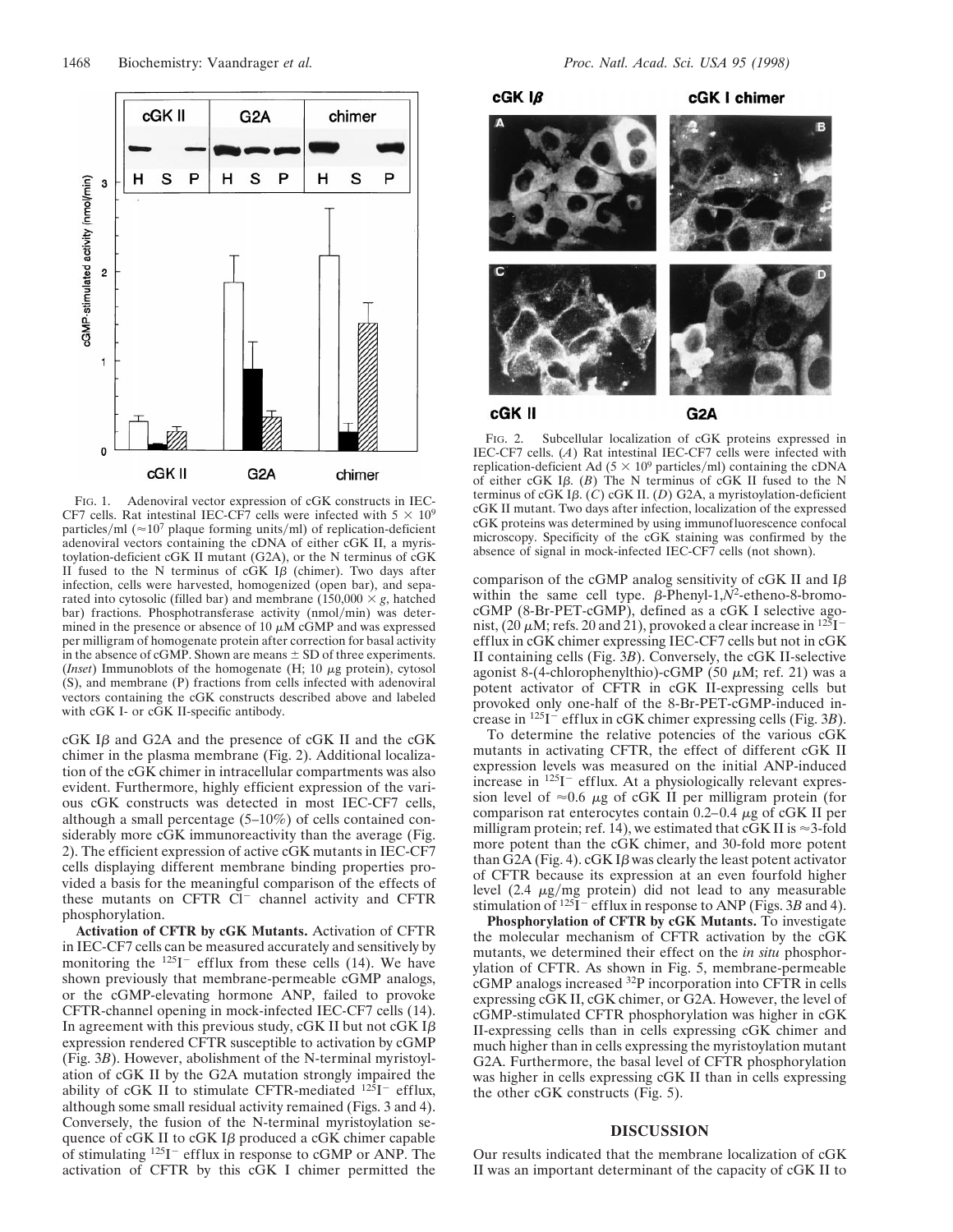





FIG. 3. Iodide efflux in IEC-CF7 cells expressing cGK constructs with different membrane binding properties. Rat intestinal IEC-CF7 cells stably transfected with CFTR Cl<sup>-</sup> channels were infected with replication-deficient Ad (5  $\times$  10<sup>9</sup> particles/ml) containing the cDNA of either cGK II, a myristoylation-deficient cGK II mutant (G2A), the N terminus of cGK II fused to the N terminus of cGK I $\beta$  (chimer), or wild-type cGK I $\beta$ . Two days after infection, CFTR activity was monitored by using measurements of fractional  $125I^-$  efflux. (*A*) Time course of  $125I^-$  efflux. At 5 min (arrow), either 0.1  $\mu$ M ANP (closed symbols) or vehicle (open symbols) was added to cells expressing cGK II ( $\bullet$ ,  $\circ$ ), cGK chimer ( $\bullet$ ,  $\triangle$ ), or G2A ( $\blacksquare$ ,  $\square$ ). (*B*) Maximal increment in <sup>125</sup>I<sup>-</sup> efflux determined at 2 min after addition of forskolin and ANP in the case of cGK II, at 4 min in the case of other constructs, and at 7 min after addition of cGMP analogs to IEC-CF7 cells infected as indicated. <sup>125</sup>I<sup>-</sup> efflux was corrected for basal efflux in the absence of the agonists at the same time points. Concentration of agonists used: 8-(4-chlorophenylthio)-cGMP, 50  $\mu$ M (filled bars); 8-Br-PET-cGMP, 20  $\mu$ M (hatched bars); ANP, 0.1  $\mu$ M (crosshatched bars); and forskolin, 10  $\mu$ M (forsk; open bars). Data are means  $\pm$  SD of three to four experiments.

activate CFTR. Mutation (G2A) of the cGK II myristoylation site impaired the membrane-anchoring of cGK II and reduced cGK II activation of CFTR by 30-fold, although cGMP activation of the mutated cGK II remained unchanged. A relatively small residual activation of CFTR by ANP, observed in G2A expressing IEC-CF7 cells, may derive from the G2A (30–40% of the G2A kinase activity) still associated with the particulate fraction of these cells. This fraction of particulate G2A was considerably greater than that observed previously in experiments with the same construct in COS-1 cells (10–20%, ref. 16). There appears to be some difference in the membrane association of cGK II in these two cell types, which may depend on the extent of cytoskeletal participation in cGK II anchoring. The solubilization of wild-type cGK II from IEC-CF7 cells with Triton X-100 required addition of 0.5 M NaCl in IEC-CF7 cells but not in COS-1 cells (*cf.* ref. 16; A.B.V., unpublished observations). A cytoskeletal association of the residual particulate pool of G2A in IEC-CF7 cells in the present study also may explain why particulate G2A was not detected in the plasma membrane by confocal microscopy.

Furthermore, this study also indicates that the failure of soluble  $cGK$  I $\beta$  to activate CFTR in whole cells predominantly results from the lack of cGK I $\beta$  membrane/substrate targeting. Notably, this study and previous studies (8) demonstrated no lack of intrinsic recognition of CFTR as a substrate by cGK I because CFTR or its regulatory domain, CF-2, was a good substrate for cGK I *in vitro*. Now, fusion of amino acids 1–29 of cGK II to the N terminus of cGK I produced a chimer capable of opening CFTR  $Cl^-$  channels, showing that the N-terminal membrane-anchoring piece of cGK II dramatically improved CFTR activation by the type I isozyme. Although the gain of function observed with the cGK I/II chimer is most

likely due to the acquisition of a myristoyl anchor, additional cGK II-specific targeting motifs may be present in the N terminus or in other regions of cGK II. The latter possibility may explain why the chimer was 60–70% less effective than cGK II as an activator of CFTR in the IEC-CF7 cell model. Although the chimer was found rather exclusively in the pellet fraction (after 150,000  $\times$  *g* centrifugation), this fraction contains a heterogeneous mixture of different membranes, and without possible additional regions of cGK II for appropriate membrane attachment, some chimer may be located in intracellular membranes not containing CFTR (*cf.* Fig. 2). Membrane attachment also may cause certain conformational changes in cGK II that cannot be mimicked completely by cGK I. In any case, there was a clear correlation between myristoylation and activation of CFTR, i.e., cGK II  $>$  chimer  $>$  $G2A > cGK$  I $\beta$ . The same rank order of these constructs was observed for phosphorylation of CFTR, indicating that CFTR phosphorylation also was dependent on the membrane association of cGK and that phosphorylation was the key step in CFTR activation by cGK.

The dependence of CFTR activation in intact cells on cGK subcellular localization supports the emerging concept that compartmentalization of protein kinases and their substrates is a major determinant of their interaction under physiological conditions (22). Targeting of a kinase to its substrate may involve kinase lipidation, as exemplified by cGK II and the tyrosine kinases of the Src family (23), or may require specific anchoring to scaffolding proteins, as shown for some cAKs (24). Modulation of the  $\alpha$ -amino-3-hydroxy-5-methyl-4isoxazolepropionic acid/kainate channel and the L-type  $Ca^{2+}$ channel by cAK was shown to require cAK binding to specific anchoring proteins (25, 26). Of interest, preliminary studies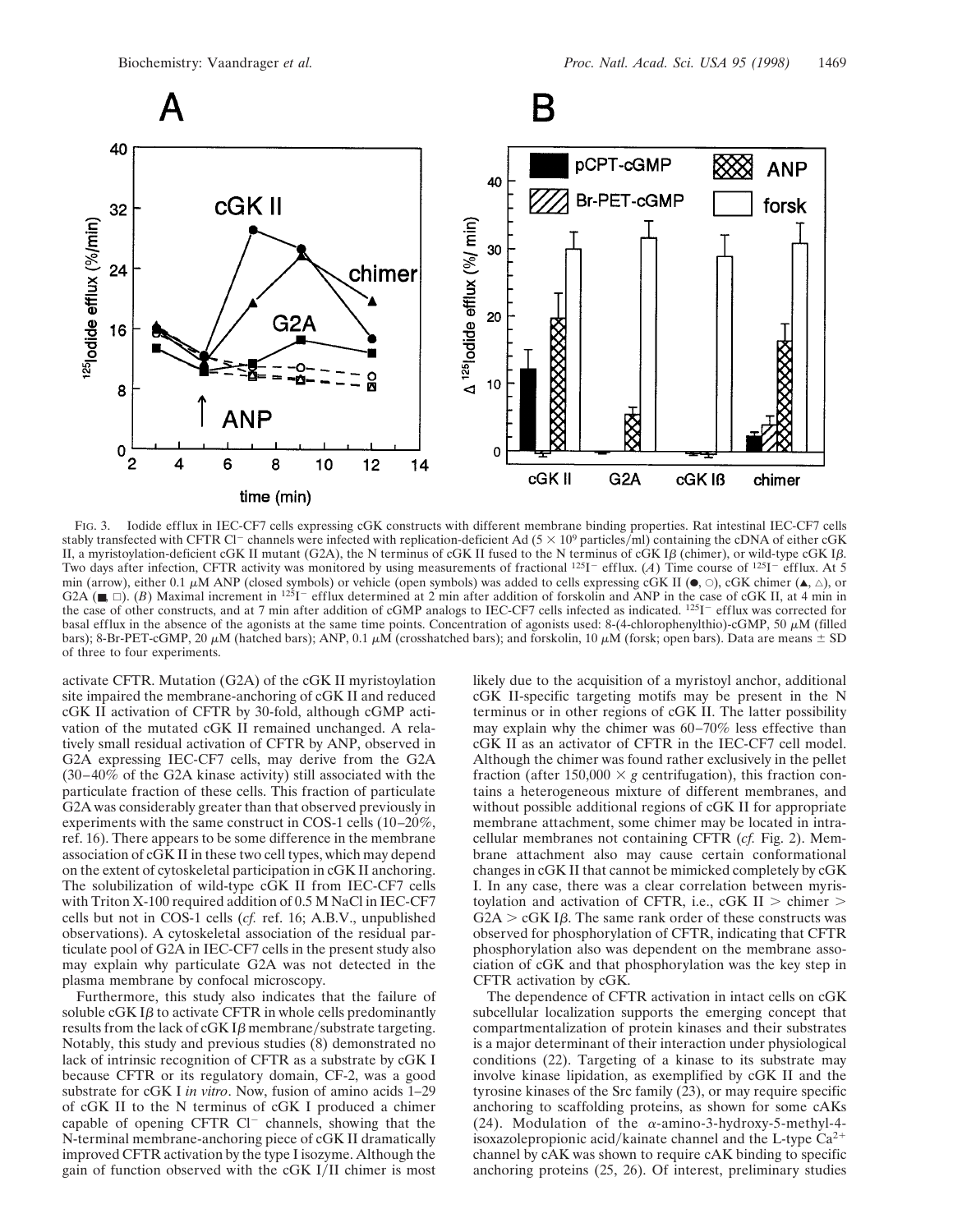

FIG. 4. Iodide efflux in IEC-CF7 cells expressing various levels of cGK constructs. Rat intestinal IEC-CF7 cells stably transfected with CFTR  $Cl^-$  channels were infected with different doses of replicationdeficient Ad containing the cDNA of either cGK II  $(\bullet)$ , a myristoylation-deficient cGK II mutant (G2A, m), the N terminus of cGK II fused to the N terminus of cGK I $\beta$  (chimer,  $\triangle$ ), or cGK I $\beta$  ( $\circ$ ). The doses of Ad used were: 1 and  $5 \times 10^9$  particles/ml in the case of cGK II; 0.25, 1, and  $4 \times 10^9$  particles/ml in the case of G2A and chimer; and  $5 \times 10^9$  particles/ml in the case of cGK I $\beta$ . Two days after infection, the initial cGK-mediated increase in CFTR activity was monitored by measurement of the increment in fractional  $125I^-$  efflux 2 min after addition of 0.1  $\mu$ M ANP. The average level of cGK expression obtained for each dose of virus was determined by immunoblotting and was plotted against the mean  $\pm$  SD of the corresponding increase in <sup>125</sup>I<sup> $\dot{-}$ </sup> efflux  $\tilde{(n} = 3)$ .

suggest a similar requirement for membrane anchoring of cAK for CFTR activation. Type II cAK, which associates with membrane anchor proteins (26), and not the unanchored type I cAK, was identified as the cAK isozyme responsible for cAMP-provoked CFTR activation in whole cells (27). The importance of the subcellular localization of cGK I for interaction with certain substrates like vimentin (28, 29) and the importance of nuclear translocation of cGK I for gene regulation (30) also has been described.

One potential problem that could complicate approaches using expression of recombinant enzymes to study physiological effects of cGK (or other kinases) is that certain cells may lack the appropriate substrates or anchor proteins. For example, the regulation of the L-type  $Ca^{2+}$  channel by the catalytic subunit of cAK shown in cardiac myocytes could not be demonstrated always in transfection systems (*cf.* refs. 26 and 31). So far, the cytoskeletal protein vimentin is the only specific anchoring protein that has been described for cGK I (29). Design of cGK I constructs that would be targeted to membrane-bound substrates such as phospholamban and the IP3 receptor (28) may prove useful for further investigating the relationship between subcellular localization and function in intact cells.

The observed advantage of cGK and CFTR colocalization for their interaction raises the consideration that cGK II may interact less efficiently with cytosolic substrates. It is therefore tempting to speculate that other cGK II substrates yet to be defined in brain (32, 33), kidney (34), and bone (10) may turn out to be membrane proteins. Identification of physiological cGK II substrates in addition to CFTR constitutes a major challenge for the future.



FIG. 5. Phosphorylation of CFTR in IEC-CF7 cells expressing cGK constructs. Rat intestinal IEC-CF7 cells, stably transfected with CFTR Cl<sup>-</sup> channels, were infected with replication-deficient Ad (5  $\times$  $10<sup>9</sup>$  particles/ml) containing the cDNA of either cGK II, a myristoylation-deficient cGK II mutant (G2A), or the N terminus of cGK II fused to the N terminus of cGK I $\beta$  (chimer). Two days after infection, cells were labeled metabolically with inorganic  $32P$  for 1 h and subsequently incubated for 20 min with vehicle  $[-cGMP (A);$  filled bars  $(B)$ ] or 50  $\mu$ M 8-(4-chlorophenylthio)-cGMP in the case of cGK II and G2A or 20  $\mu$ M 8-Br-PET-cGMP in the case of cGK I $\beta$  chimer  $[-cGMP(A)]$ ; hatched bars  $(B)$ ]. Subsequently, CFTR was immunoprecipitated and separated by 6% SDSyPAGE. (*A*) Autoradiograph showing 32P-phosphorylated CFTR (20-day exposure). The position of CFTR (180–190 kDa), determined by using *in vitro* 32P-phosphorylated CFTR (8, 14), is indicated with an arrowhead. The 220-kDa protein running above CFTR is nonspecific (14). (*B*) The amount of <sup>32</sup>P incorporated into CFTR was quantitated by using a Phospho-Imager and was expressed relative to the basal 32P incorporation into CFTR in Ad–cGK II-infected IEC-CF7 cells. Data are means  $\pm$  SD of three experiments.

We acknowledge A. C. Nairn for donating the CFTR-antibody and the CFTR regulatory domain protein CF-2. Our study was supported by the Netherlands Organization for Scientific Research, the Deutsche Forschungsgemeinschaft, and an European Community Human Capital and Mobility grant. A.S. is a fellow of the German Cardiology Society.

1. Welsh, M. J., Tsui, L-C., Boat, T. F. & Beaudet, A. L. (1995) in *The Metabolic & Molecular Basis of Inherited Disease*, eds., Scriver, C. R., Beaudet, A. L., Sly, W. S. & Valle, D. (McGraw–Hill, New York), Vol. III, pp. 3799–3876.